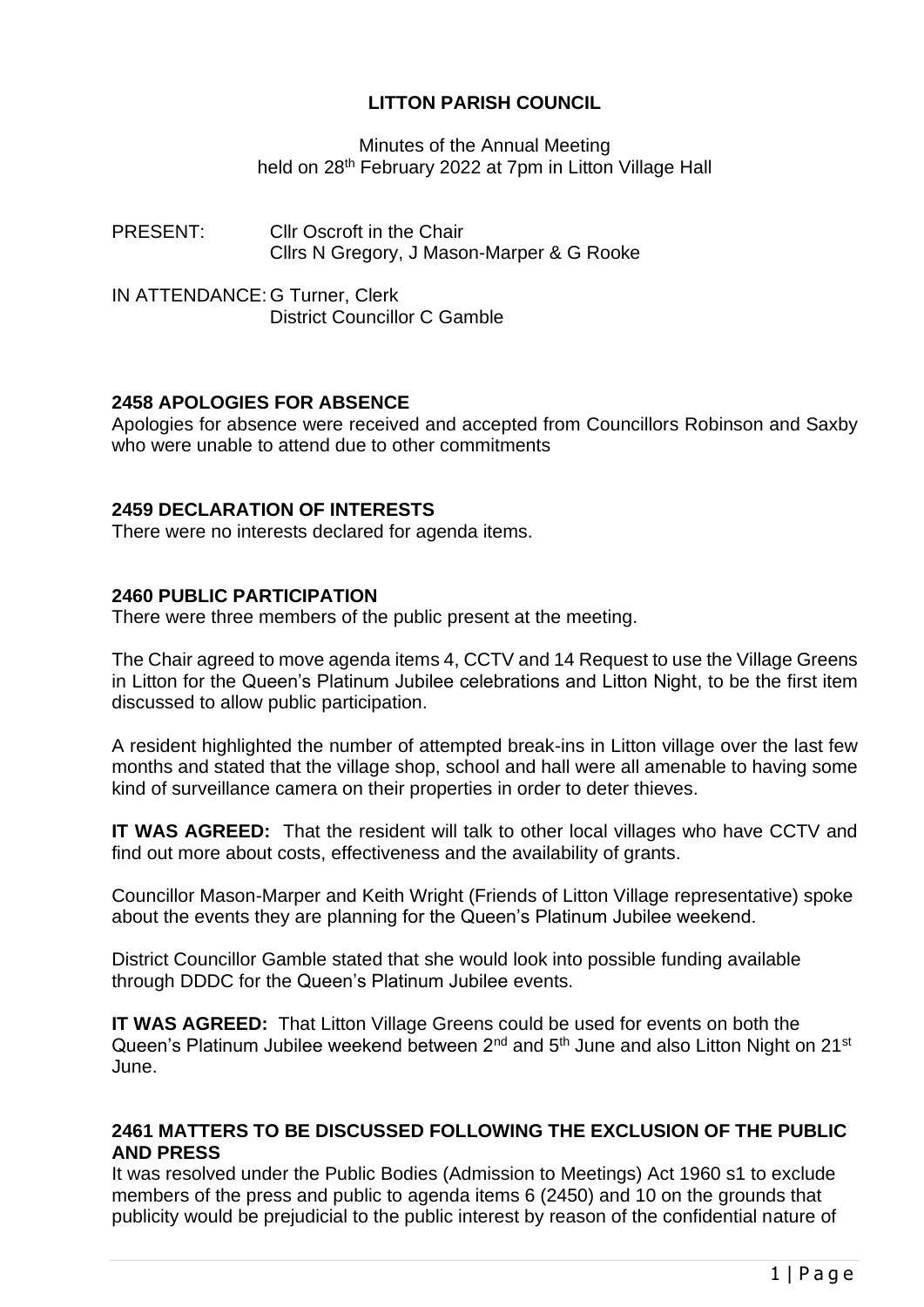the business to be transacted.

#### **2462 MINUTES OF THE MONTHLY COUNCIL MEETING HELD ON 15th NOVEMBER 2021 AND MINUTES OF THE EXTRAORDINARY MEETING HELD ON 17TH JANUARY 2022**

**RESOLVED:** That the Chair be authorised to sign the minutes of the meeting held on 15<sup>th</sup> November as being a true and correct record.

**IT WAS FURTHER RESOLVED:** That the minutes of the Extraordinary Meeting held on  $17<sup>th</sup>$  January be authorised as a true and correct record subject to the amendment discussed.

## **2463 ACTIONS FROM THE LAST MEETING**

#### **-2275 TURNING SPACE IN LITTON FOR SERVICE BUS**

The Clerk informed members that she had still not heard from DCC or the office of Sarah Dines MP with regard to a solution to the problems encountered by the bus when making its turn in Litton.

**IT WAS RESOLVED:** That Councillor Mason-Maper will obtain prices for signs to place on the Village Green to deter people parking at the junction.

## **-2405 LITTON PLAYGROUND REFURBISHMENTS**

Councillor Rooke reported that the Playground is now complete and has been re-opened.

The playground committee are planning an official re-opening of the playground in Spring to thank all its supporters.

#### **-2420 WAR MEMORIAL**

The Clerk informed members that she had not received a reply from the current owner of the War Memorial.

**IT WAS RESOLVED:** To send a chasing email to the owner of the war memorial.

## **-2423 WALL AT MEMORIAL PLAYING FIELD**

Councillor Mason-Marper stated that the wall at the memorial playing field had been inspected and although it looks unsightly it is not currently hazardous.

## **2464 MONTHLY POLICE REPORT**

An email from PC Linda Hancock reported that between  $19<sup>th</sup>$  January and  $18<sup>th</sup>$  February there were no reported crimes in Litton.

Residents are reminded that it is important to report all instances of theft and attempted theft to the police.

## **2465 PLAYGROUND FUNDRAISING UPDATE**

Councillor Mason-Marper informed members that the auction in December had raised £2,260.15, the treasure hunt and raffle £213 and further sales of gin bottle lights at the Red Lion had raised another £270.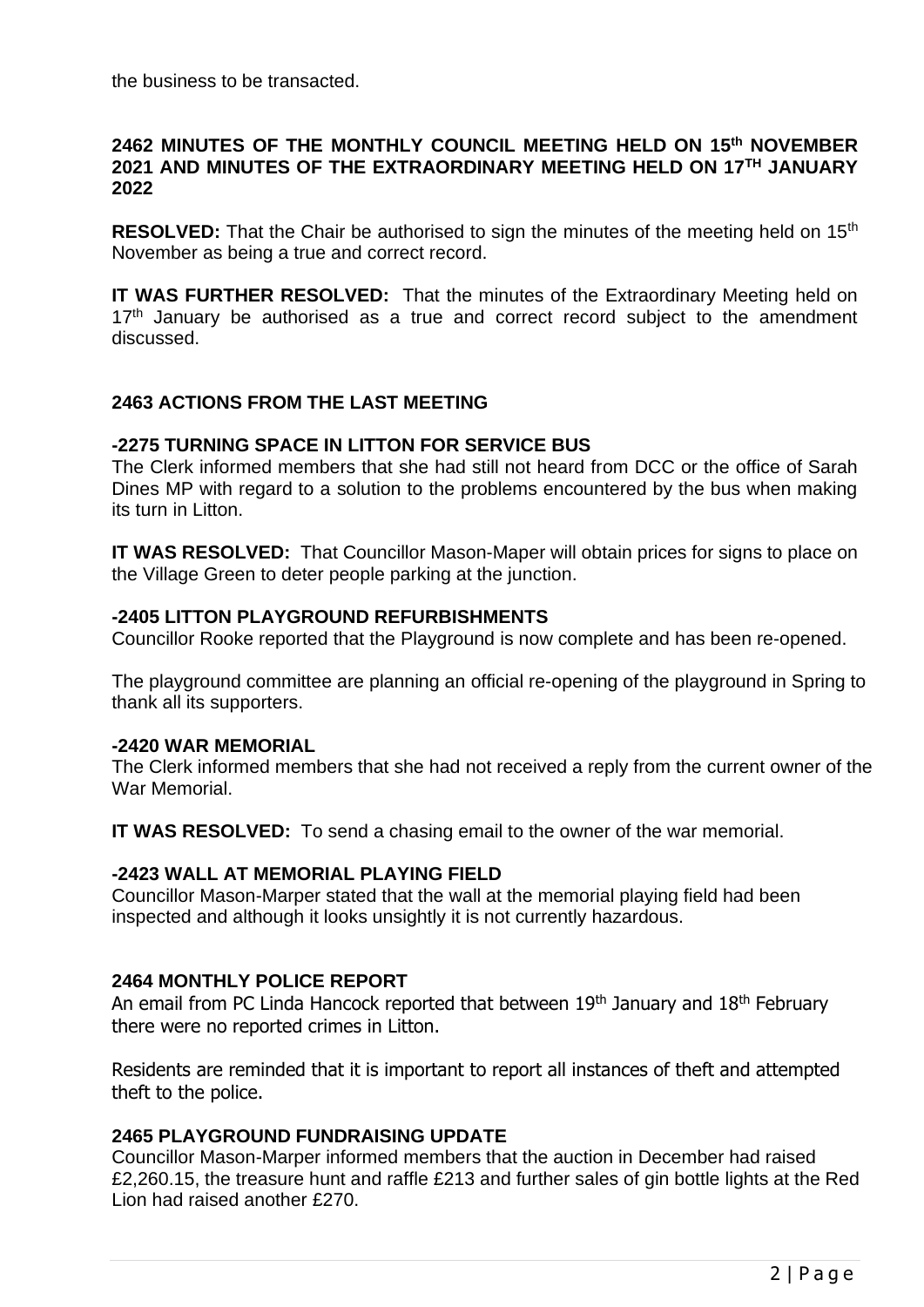The total raised towards the refurbishments was £5,309.

# **2466 REQUESTS FOR FUNDING**

It was noted that the request for funding towards a local Repair Café submitted by TDEG had been withdrawn as they have secured the necessary funds elsewhere.

The Clerk informed members that County Councillor Alasdair Sutton had agreed a grant through the Members' Community Leadership Scheme of £132, to fund the replacement pads and batteries for Litton Mill's defibrillator.

## **2467 TREE PLANTING TO COMMEMORATE THE QUEEN'S PLATINUM JUBILEE**

Following discussions **IT WAS AGREED:** That the Council will plant a horse chestnut tree to commemorate the Queen's Platinum Jubilee and that Councillors Gregory and Rooke will look at suitable locations for planting.

## **2468 TREE MAINTENANCE**

Councillor Gregory reported that the saplings had now been planted and that N & G Tomlinson have been instructed to remove the leaning sycamore tree and grind out the stumps remaining from 3 trees removed on the Village Green in front of the Hillock.

# **2469 RALPH MALONE TRUST**

Councillor Rooke stated that the purpose of the Ralph Malone Trust, which was set up by Ralph L. Malone, a Litton resident who died in 1979, is to provide relief for widows, widowers or aged persons in need, hardship or distress. Applications to the Trust are invited annually and small sums of money are distributed around Christmastime.

Councillor Rooke also informed members that he had received a letter from NatWest stating that they are discontinuing trustee accounts. The Ralph Malone Trust's funds will therefore need to be moved to another institution by June and he is currently investigating where best to place the funds.

## **2470 CONSULTATION ON THE GOVERNMENT'S RESPONSE TO THE GLOVER LANDSCAPE REVIEW**

**IT WAS RESOLVED:** To abstain from commenting on the consultation.

## **2471 PLANNING APPLICATIONS**

It was noted that 2 planning applications were received during the recess, both of which the council had no objection to.

## **Application Number - NP/DDD/1121/1252 1 Post Office Row, Litton**

Development Description - Proposed replacement of windows and front door, repainting of existing render and installation of Sky TV dish.

## **Application Number - NP/DDD/1221/1346 Former Hosiery, Hall Lane, Litton**

Development Description - Proposed conversion of existing non-Designated Heritage asset to form a single dwelling unit.